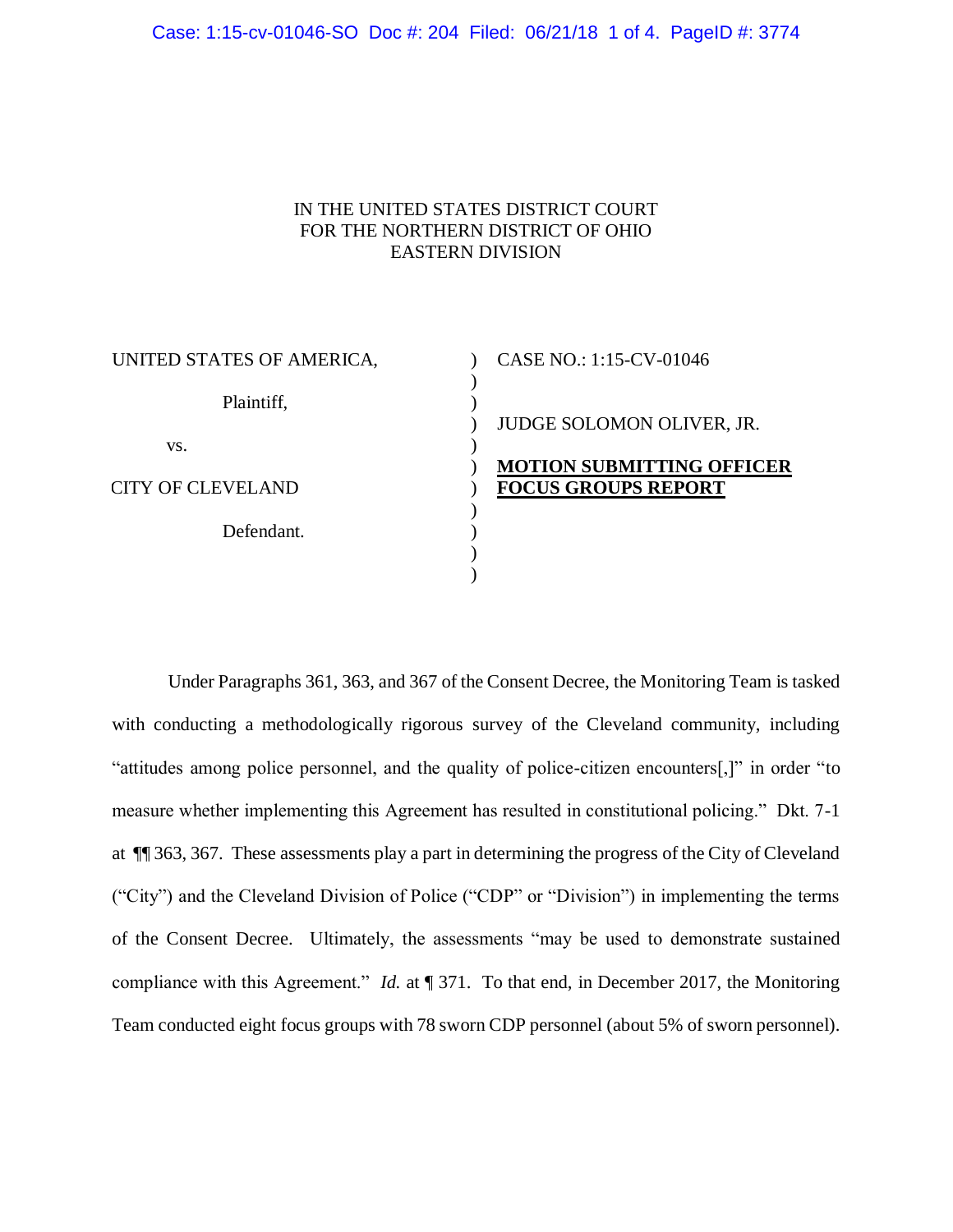#### Case: 1:15-cv-01046-SO Doc #: 204 Filed: 06/21/18 2 of 4. PageID #: 3775

A summary report of the discussions that were generated during those focus groups ("Officer Focus Groups Report" or "Report") is attached as Exhibit A.

The Team worked with CDP to randomly select officers across all of CDP's Districts and platoons. The eight focus groups included 5 all patrol officer groups; 1 all white patrol officer group; 1 all non-white patrol officer group; and 1 all sergeant group. The focus groups were structured around a set of open-ended questions developed by the Monitoring Team, including: (1) relationships and engagement with the community; (2) use of force; (3) discipline and accountability; (4) supervision and leadership; and (5) general experiences with the Consent Decree. Ex. A. at 4.

As summarized in the Officer Focus Groups Report, the Monitoring Team found that "much work remains on transforming the Division into an organization that works both for officers and the community that they serve." *Id.* at 8. Perhaps foremost among the Team's observations was officers' perception that a "lack of effective communication regarding CDP efforts to change its policies and processes, entrenched morale issues, and an adversarial relationship between line officers and the administration have tended to hamper the Division's internal transformation." *Id.*

While the focus groups indicated a strong sense of dedication from individual officers, the officers altogether exhibited "low morale and a lack of confidence in the [Division]." *Id.* at 36. The low morale both highlights the need to continue developing important reforms, such as the Community and Problem-Oriented Policing Plan, and further indicates that "CDP has a lot of work to do to train, communicate with, and support its officers through this change process." *Id.*

In discussions with City and CDP leadership, the Monitoring Team has emphasized that the Report is not meant to be a criticism of CDP. Instead, CDP should take the Report as an opportunity to address both critical Consent Decree requirements and working conditions for its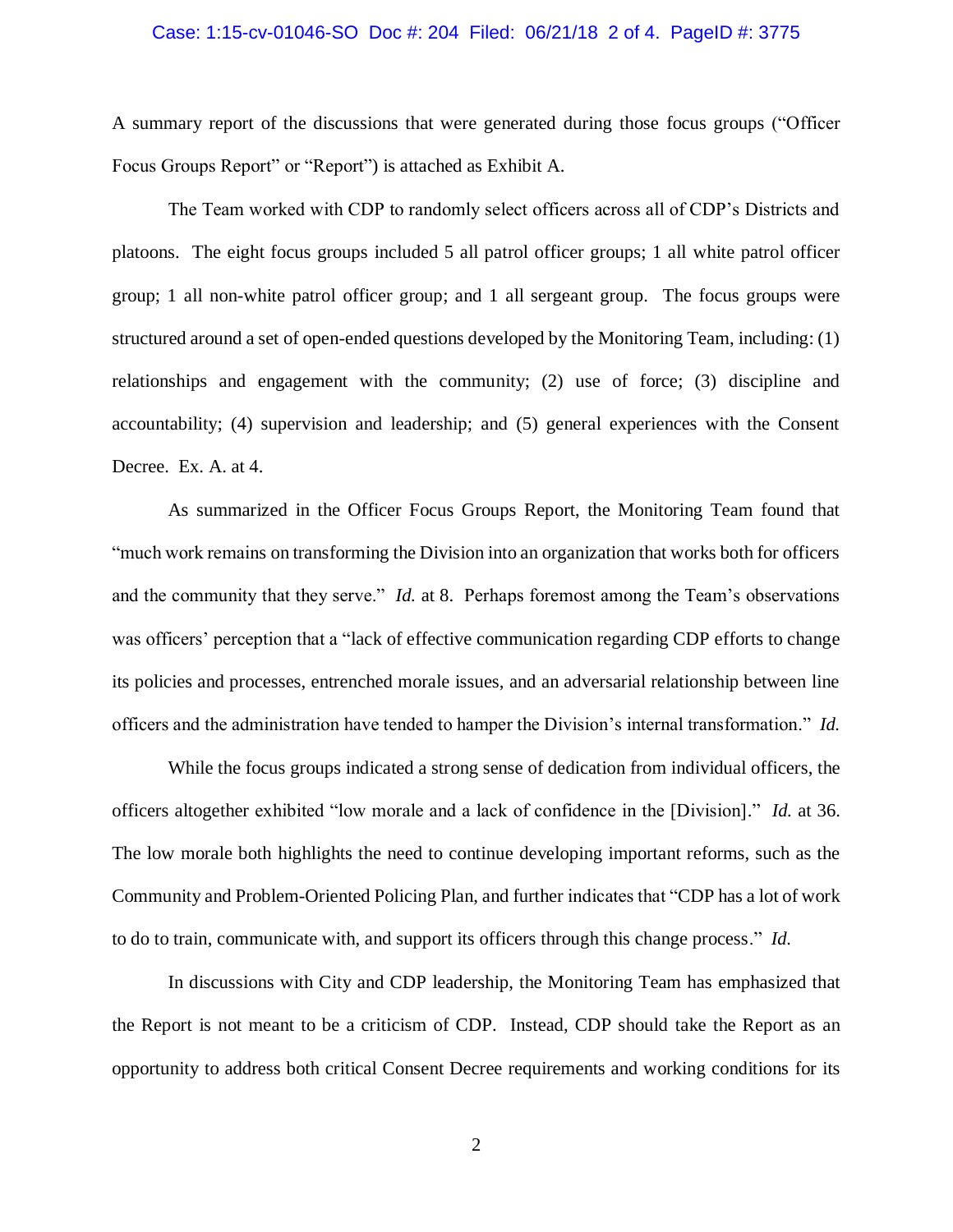#### Case: 1:15-cv-01046-SO Doc #: 204 Filed: 06/21/18 3 of 4. PageID #: 3776

personnel. For example, the Team was encouraged to hear that most officers want more opportunities to engage with the community rather than having to continuously respond to calls for service. CDP has an opportunity to address this issue (among many others) in its ongoing efforts to develop and implement a Staffing Plan and a Community and Problem-Oriented Policing Plan.

The Monitoring Team submits the Officer Focus Groups Report to this Court as an important baseline measure of CDP officers' perceptions of the Division of Police and the ongoing changes required by the Consent Decree. The Team plans to conduct similar focus groups in the future and hopes to observe positive changes that reflect improvements to the Division's systems of communication, staffing, management, and leadership.

Respectfully submitted,

/s/ Matthew Barge

MATTHEW BARGE Monitor 234 5th Avenue, Suite 314 New York, New York 10001 Tel: (202) 257-5111 Email: matthewbarge@parc.info